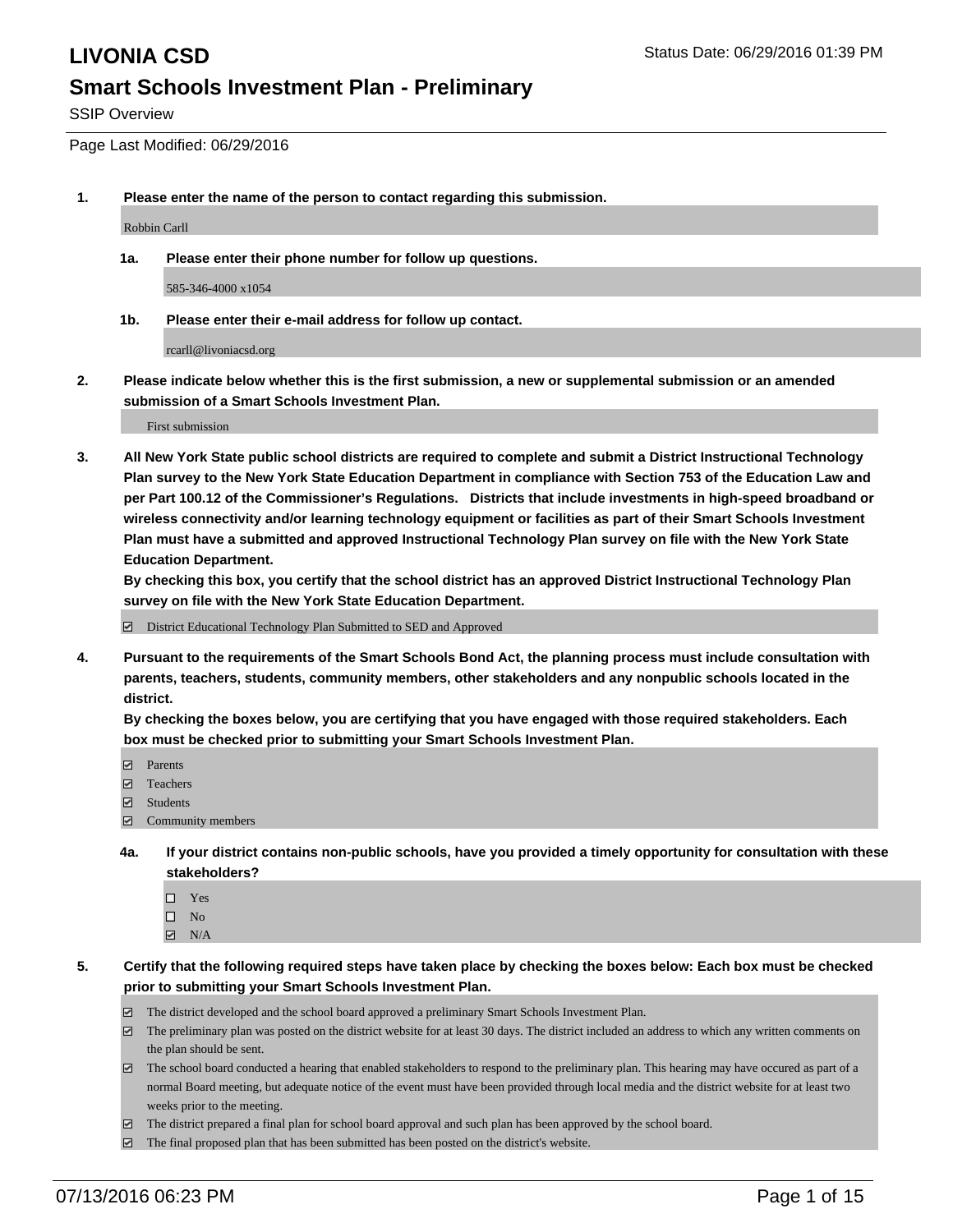SSIP Overview

Page Last Modified: 06/29/2016

**5a. Please upload the proposed Smart Schools Investment Plan (SSIP) that was posted on the district's website. Note that this should be different than your recently submitted Educational Technology Survey. The Final SSIP, as approved by the School Board, should also be posted on the website and remain there during the course of the projects contained therein.**

Livonia Preliminary SSIP.pdf

**6. Please enter an estimate of the total number of students and staff that will benefit from this Smart Schools Investment Plan based on the cumulative projects submitted to date.**

1,640

**7. An LEA/School District may partner with one or more other LEA/School Districts to form a consortium to pool Smart Schools Bond Act funds for a project that meets all other Smart School Bond Act requirements. Each school district participating in the consortium will need to file an approved Smart Schools Investment Plan for the project and submit a signed Memorandum of Understanding that sets forth the details of the consortium including the roles of each respective district.**

 $\Box$  The district plans to participate in a consortium to partner with other school district(s) to implement a Smart Schools project.

**8. Please enter the name and 6-digit SED Code for each LEA/School District participating in the Consortium.**

| <b>Partner LEA/District</b> | ISED BEDS Code |
|-----------------------------|----------------|
| (No Response)               | (No Response)  |

**9. Please upload a signed Memorandum of Understanding with all of the participating Consortium partners.**

(No Response)

**10. Your district's Smart Schools Bond Act Allocation is:**

\$1,299,812

**11. Enter the budget sub-allocations by category that you are submitting for approval at this time. If you are not budgeting SSBA funds for a category, please enter 0 (zero.) If the value entered is \$0, you will not be required to complete that survey question.**

|                                       | Sub-         |
|---------------------------------------|--------------|
|                                       | Allocations  |
| <b>School Connectivity</b>            | 283,700      |
| Connectivity Projects for Communities | $\Omega$     |
| <b>Classroom Technology</b>           | $\mathbf 0$  |
| Pre-Kindergarten Classrooms           | $\Omega$     |
| Replace Transportable Classrooms      | 0            |
| High-Tech Security Features           | 963,000      |
| Totals:                               | 1,246,700.00 |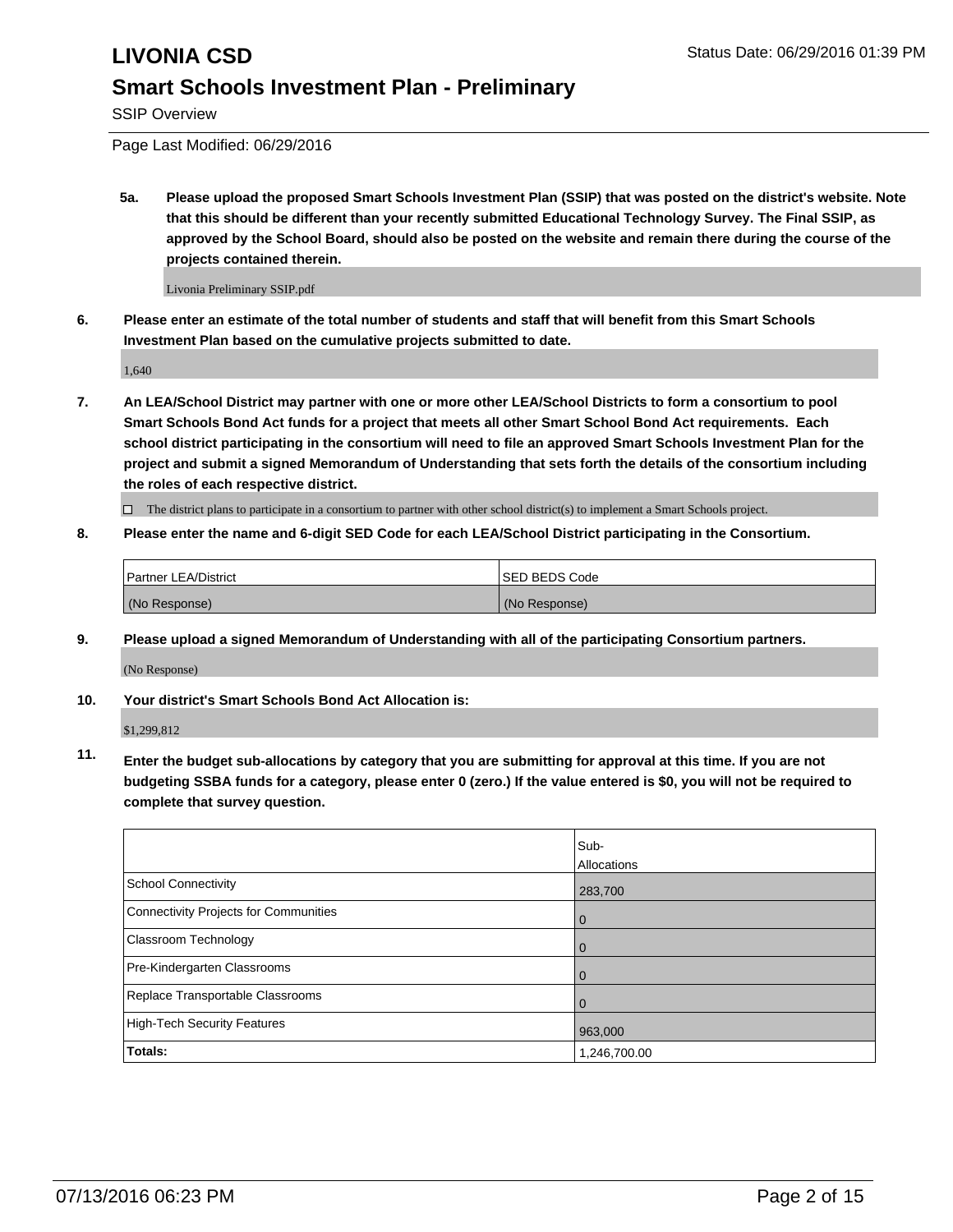School Connectivity

Page Last Modified: 06/28/2016

- **1. In order for students and faculty to receive the maximum benefit from the technology made available under the Smart Schools Bond Act, their school buildings must possess sufficient connectivity infrastructure to ensure that devices can be used during the school day. Smart Schools Investment Plans must demonstrate that:**
	- **sufficient infrastructure that meets the Federal Communications Commission's 100 Mbps per 1,000 students standard currently exists in the buildings where new devices will be deployed, or**
	- **is a planned use of a portion of Smart Schools Bond Act funds, or**
	- **is under development through another funding source.**

**Smart Schools Bond Act funds used for technology infrastructure or classroom technology investments must increase the number of school buildings that meet or exceed the minimum speed standard of 100 Mbps per 1,000 students and staff within 12 months. This standard may be met on either a contracted 24/7 firm service or a "burstable" capability. If the standard is met under the burstable criteria, it must be:**

**1. Specifically codified in a service contract with a provider, and**

**2. Guaranteed to be available to all students and devices as needed, particularly during periods of high demand, such as computer-based testing (CBT) periods.**

**Please describe how your district already meets or is planning to meet this standard within 12 months of plan submission.**

Livonia Central Schools currently exceeds this requirement. Time Warner Cable system provides the district with up to a gigabit of throughput as part of Lake Net. This component is managed by Edutech. (Wayne Finger Lakes BOCES)

- **1a. If a district believes that it will be impossible to meet this standard within 12 months, it may apply for a waiver of this requirement, as described on the Smart Schools website. The waiver must be filed and approved by SED prior to submitting this survey.**
	- $\Box$  By checking this box, you are certifying that the school district has an approved waiver of this requirement on file with the New York State Education Department.

### **2. Connectivity Speed Calculator (Required)**

|                         | INumber of<br><b>Students</b> | Multiply by<br>100 Kbps | Divide by 1000 Current Speed<br>to Convert to<br>l Reauired<br>Speed in Mb | lin Mb | Expected<br>Speed to be<br>Attained Within Required<br>12 Months | Expected Date<br>l When<br>Speed Will be<br>Met |
|-------------------------|-------------------------------|-------------------------|----------------------------------------------------------------------------|--------|------------------------------------------------------------------|-------------------------------------------------|
| <b>Calculated Speed</b> | 1.640                         | 164,000                 | $164$ mbs                                                                  | Gbs    | 1 Gbs                                                            | (No<br>Response)                                |

### **3. Describe how you intend to use Smart Schools Bond Act funds for high-speed broadband and/or wireless connectivity projects in school buildings.**

The Livonia Central School District is linked to the Internet Service Provider via Time Warner Cable. This provides the district with up to 1 gigabyte of bandwidth.

As a component to the security portion of this application, POE switch capacity will be expanded to the remaining 5 closets in the district. The most important upgrade that is provided by this application and an Erate Category 2 project is the saturation coverage of wireless in all instructional spaces in the district. Livonia has a long range goal of establishing a one-to-one. That can only be successful by providing seamless and reliable internet access for all devices.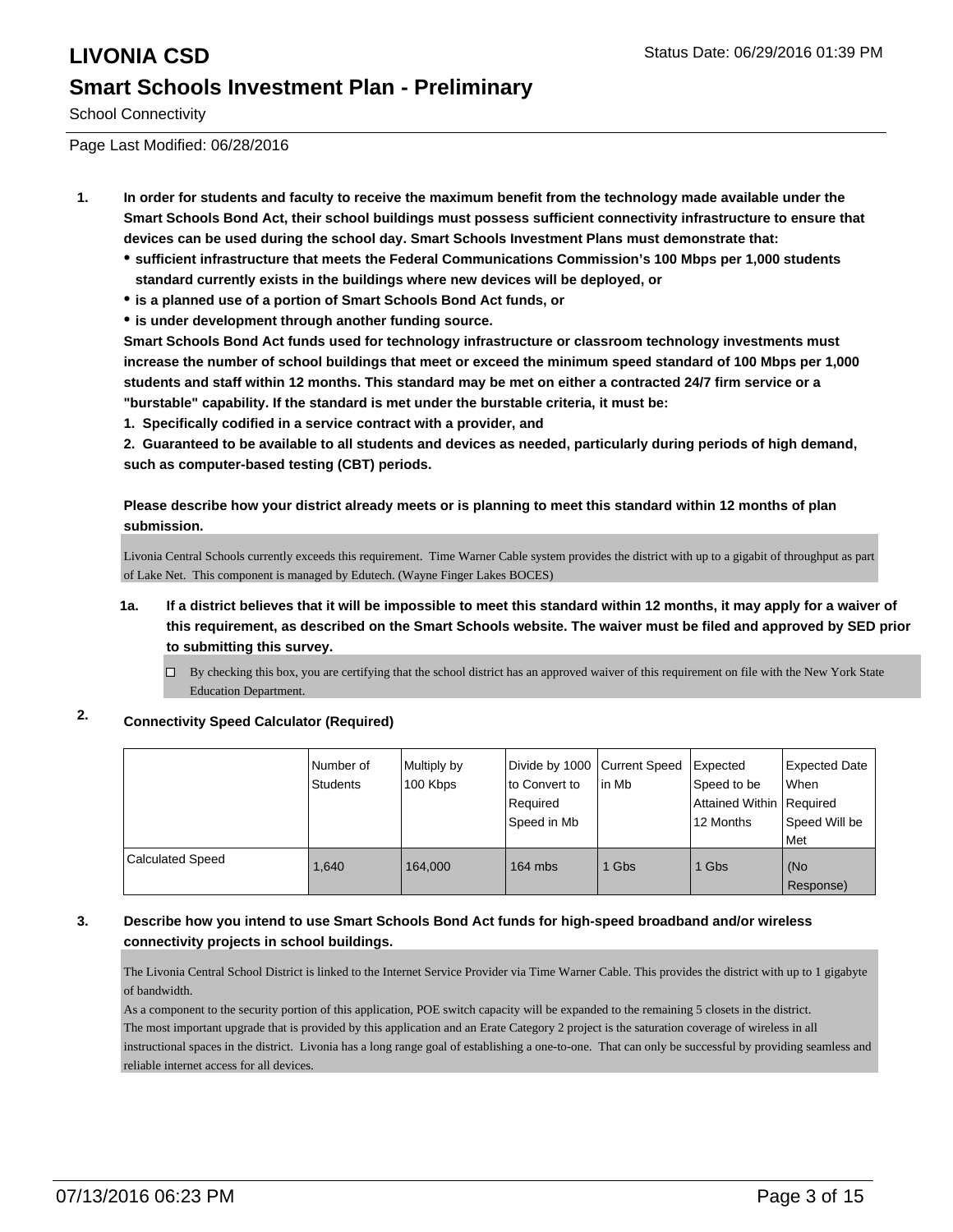School Connectivity

Page Last Modified: 06/28/2016

**4. Describe the linkage between the district's District Instructional Technology Plan and the proposed projects. (There should be a link between your response to this question and your response to Question 1 in Part E. Curriculum and Instruction "What are the district's plans to use digital connectivity and technology to improve teaching and learning?)**

The Livonia technology plan has a goal of establishing a one-to-one in the district. The construction of a seamless, reliable, wireless network is a must have for this goal.

The district currently has some wireless coverage. Unfortunatley it is limited in coverage and very limited on capacity. While it covers about 50% of the district, the new network will provide appropriate coverage in all instructional AND public spaces. A student or faculty member will have access to all of the digital content and instructional tools that are available on the internet.

**5. If the district wishes to have students and staff access the Internet from wireless devices within the school building, or in close proximity to it, it must first ensure that it has a robust Wi-Fi network in place that has sufficient bandwidth to meet user demand.**

**Please describe how you have quantified this demand and how you plan to meet this demand.**

Livonia Central has worked with Finger Lakes Technolgy Group and Cisco Systems to complete a site assessment. Through the use of Smart Bond funds and a Category 2 Erate project the district intends to install nearly 350 Meraki Wireless Access Points. This will provide saturation coverage in all instructional spaces as well as public and large group meeting spaces. Students and Faculty will be able to move about the building with adequate capacity for all.

### **6. As indicated on Page 5 of the guidance, the Office of Facilities Planning will have to conduct a preliminary review of all capital projects, including connectivity projects.**

| <b>Project Number</b> |  |
|-----------------------|--|
| 24-08-01-06-7-999-002 |  |

**7. Certain high-tech security and connectivity infrastructure projects may be eligible for an expedited review process as determined by the Office of Facilities Planning.**

**Was your project deemed eligible for streamlined review?**

No

**8. Include the name and license number of the architect or engineer of record.**

| <i>N</i> ame        | License Number |
|---------------------|----------------|
| <b>Eric Tomosky</b> | 23211          |

**9. If you are submitting an allocation for School Connectivity complete this table. Note that the calculated Total at the bottom of the table must equal the Total allocation for this category that you entered in the SSIP Overview overall budget.**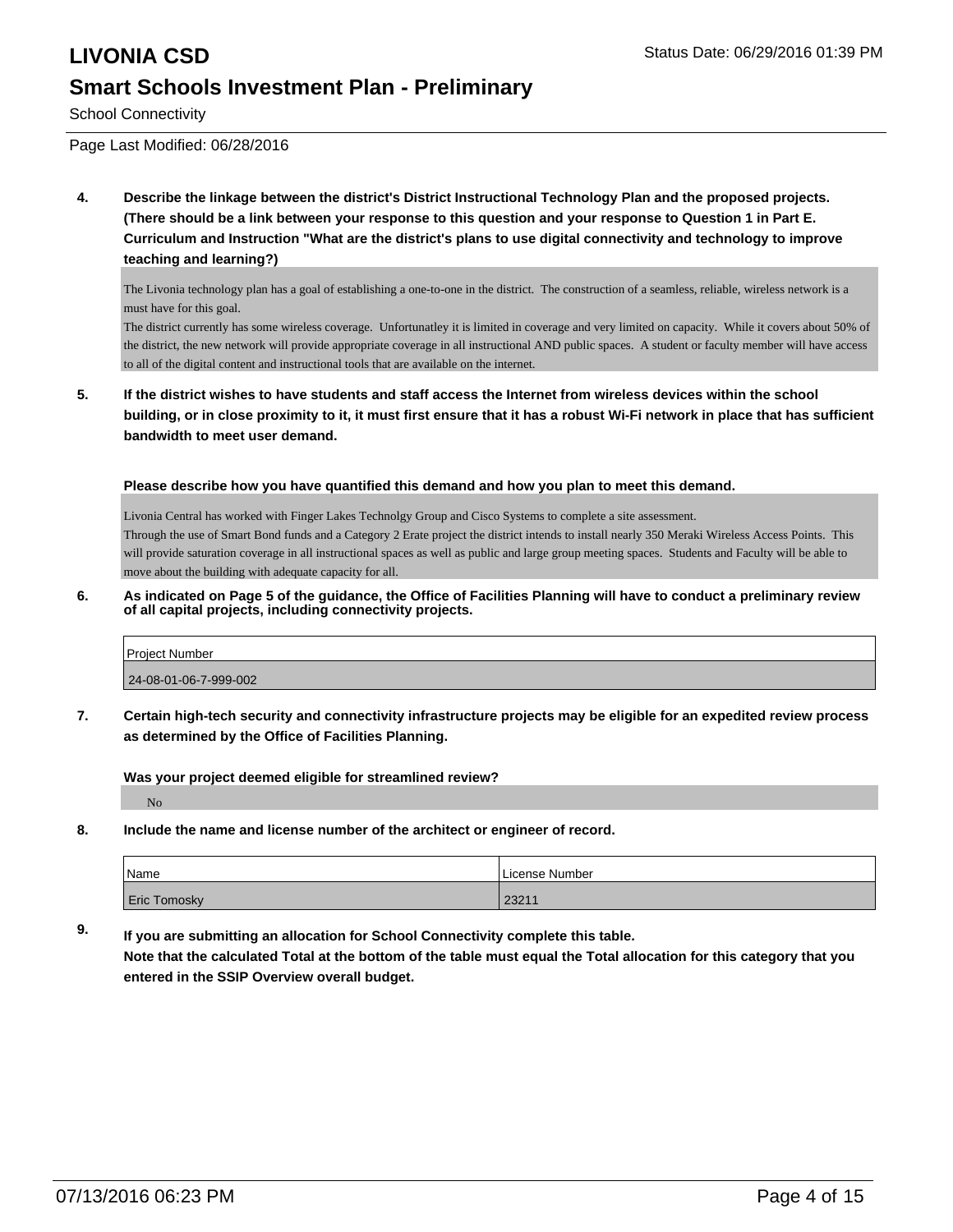School Connectivity

Page Last Modified: 06/28/2016

|                                            | Sub-          |
|--------------------------------------------|---------------|
|                                            | Allocation    |
| Network/Access Costs                       | 98,700        |
| <b>Outside Plant Costs</b>                 | (No Response) |
| School Internal Connections and Components | 185,000       |
| Professional Services                      | (No Response) |
| Testing                                    | (No Response) |
| <b>Other Upfront Costs</b>                 | (No Response) |
| <b>Other Costs</b>                         | (No Response) |
| Totals:                                    | 283,700.00    |

| Select the allowable expenditure<br>type.<br>Repeat to add another item under<br>each type. | Item to be purchased                        | Quantity | Cost per Item | <b>Total Cost</b> |
|---------------------------------------------------------------------------------------------|---------------------------------------------|----------|---------------|-------------------|
| Network/Access Costs                                                                        | Meraki Wireless MR42 Access Points          | 92       | 800           | 73.600            |
| Network/Access Costs                                                                        | Cisco POE Switch MS350-48P                  |          | 4,400         | 4,400             |
| <b>Connections/Components</b>                                                               | Category 6A wire drops for Access<br>Points | 370      | 500           | 185,000           |
| Network/Access Costs                                                                        | Meraki 5 year Wireless Licenses             | 92       | 225           | 20,700            |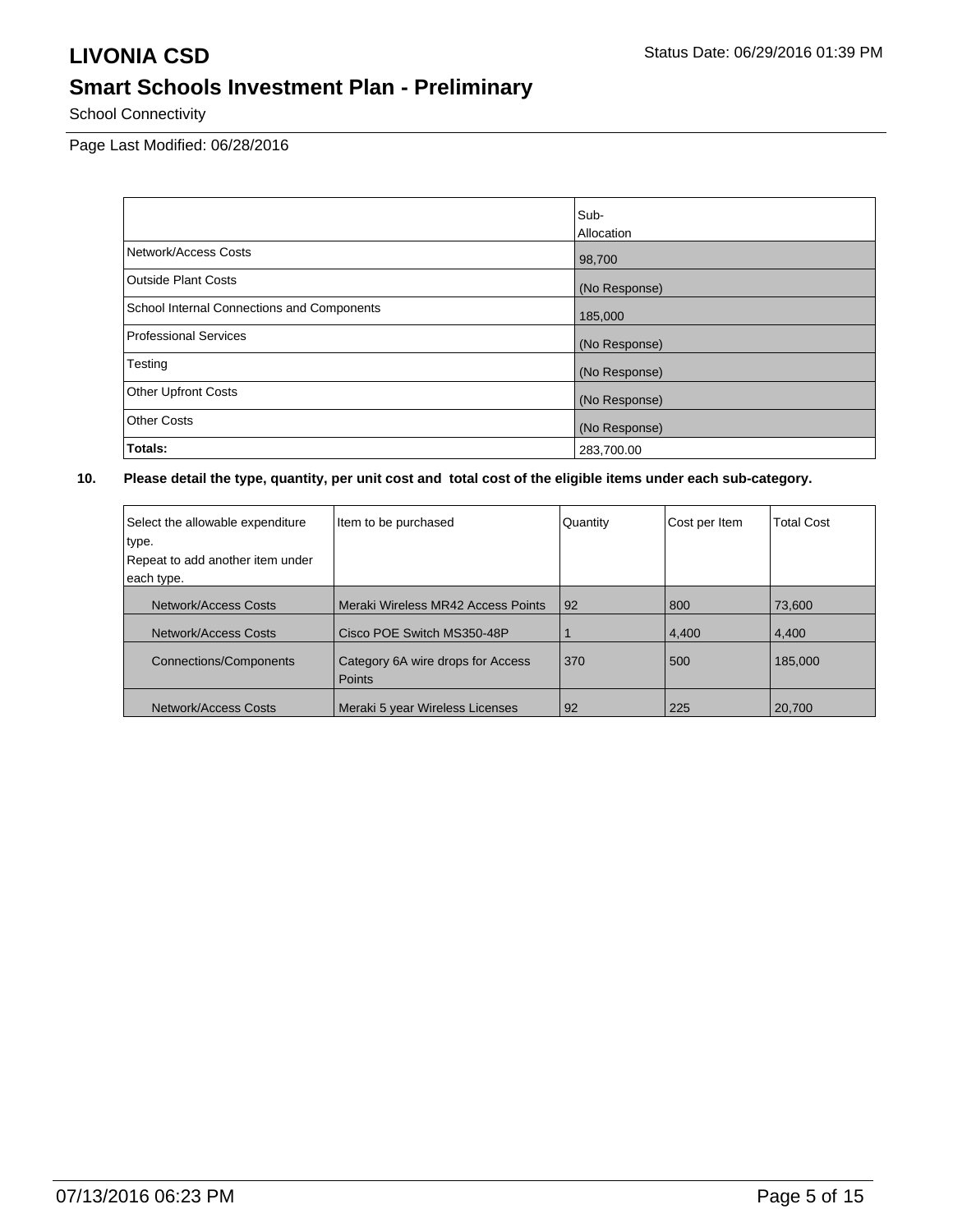Community Connectivity (Broadband and Wireless)

Page Last Modified: 03/04/2016

**1. Describe how you intend to use Smart Schools Bond Act funds for high-speed broadband and/or wireless connectivity projects in the community.**

(No Response)

**2. Please describe how the proposed project(s) will promote student achievement and increase student and/or staff access to the Internet in a manner that enhances student learning and/or instruction outside of the school day and/or school building.**

(No Response)

**3. Community connectivity projects must comply with all the necessary local building codes and regulations (building and related permits are not required prior to plan submission).**

 $\Box$  I certify that we will comply with all the necessary local building codes and regulations.

**4. Please describe the physical location of the proposed investment.**

(No Response)

**5. Please provide the initial list of partners participating in the Community Connectivity Broadband Project, along with their Federal Tax Identification (Employer Identification) number.**

| Project Partners | I Federal ID # |
|------------------|----------------|
| (No Response)    | (No Response)  |

**6. If you are submitting an allocation for Community Connectivity, complete this table. Note that the calculated Total at the bottom of the table must equal the Total allocation for this category that you**

**entered in the SSIP Overview overall budget.**

|                             | Sub-Allocation |
|-----------------------------|----------------|
| Network/Access Costs        | (No Response)  |
| <b>Outside Plant Costs</b>  | (No Response)  |
| Tower Costs                 | (No Response)  |
| Customer Premises Equipment | (No Response)  |
| Professional Services       | (No Response)  |
| Testing                     | (No Response)  |
| <b>Other Upfront Costs</b>  | (No Response)  |
| Other Costs                 | (No Response)  |
| Totals:                     |                |

| Select the allowable expenditure | Item to be purchased | Quantity      | Cost per Item | <b>Total Cost</b> |
|----------------------------------|----------------------|---------------|---------------|-------------------|
| type.                            |                      |               |               |                   |
| Repeat to add another item under |                      |               |               |                   |
| each type.                       |                      |               |               |                   |
| (No Response)                    | (No Response)        | (No Response) | (No Response) | (No Response)     |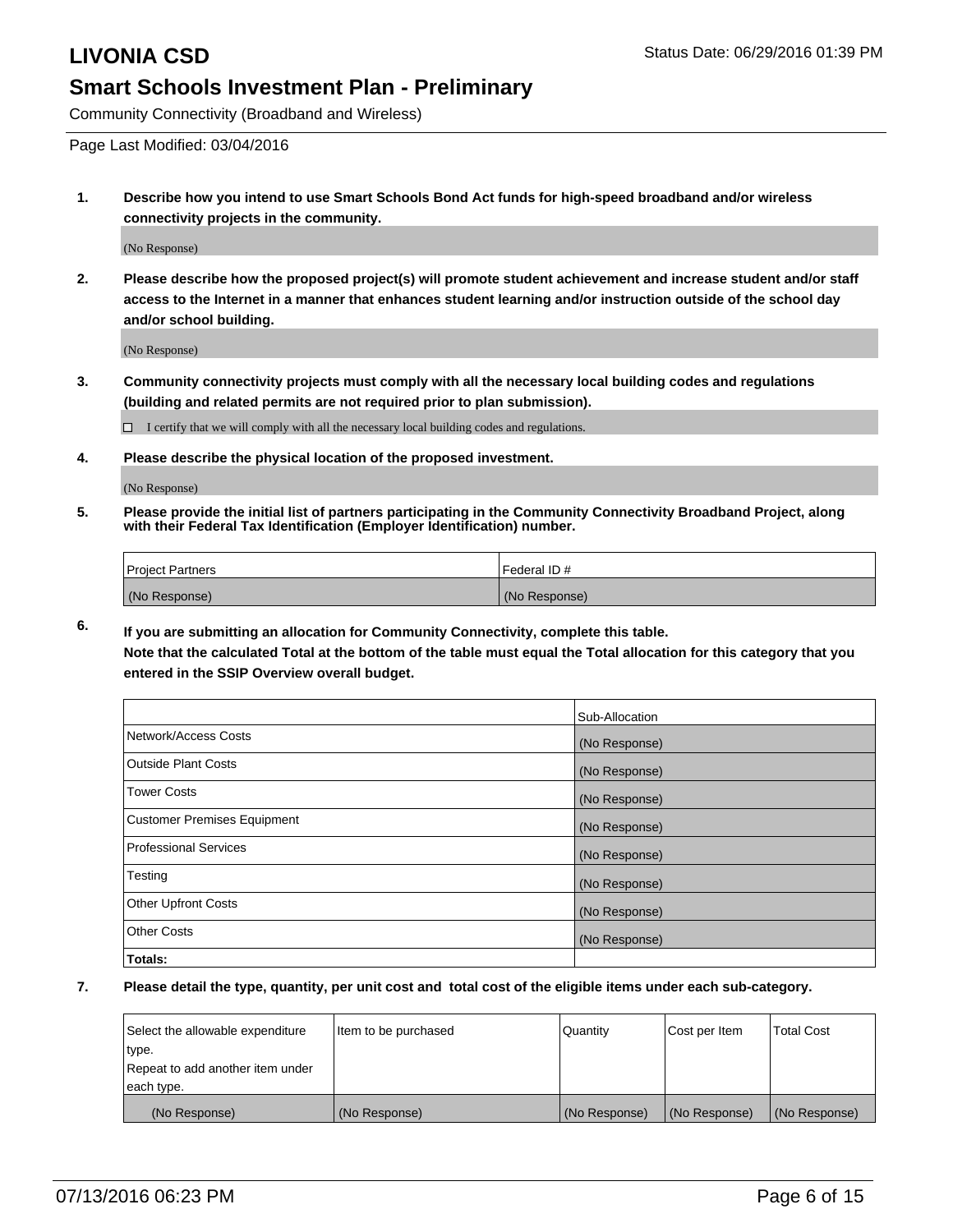Classroom Learning Technology

Page Last Modified: 03/04/2016

**1. In order for students and faculty to receive the maximum benefit from the technology made available under the Smart Schools Bond Act, their school buildings must possess sufficient connectivity infrastructure to ensure that devices can be used during the school day. Smart Schools Investment Plans must demonstrate that sufficient infrastructure that meets the Federal Communications Commission's 100 Mbps per 1,000 students standard currently exists in the buildings where new devices will be deployed, or is a planned use of a portion of Smart Schools Bond Act funds, or is under development through another funding source.**

**Smart Schools Bond Act funds used for technology infrastructure or classroom technology investments must increase the number of school buildings that meet or exceed the minimum speed standard of 100 Mbps per 1,000 students and staff within 12 months. This standard may be met on either a contracted 24/7 firm service or a "burstable" capability. If the standard is met under the burstable criteria, it must be:**

**1. Specifically codified in a service contract with a provider, and**

**2. Guaranteed to be available to all students and devices as needed, particularly during periods of high demand, such as computer-based testing (CBT) periods.**

**Please describe how your district already meets or is planning to meet this standard within 12 months of plan submission.**

(No Response)

- **1a. If a district believes that it will be impossible to meet this standard within 12 months, it may apply for a waiver of this requirement, as described on the Smart Schools website. The waiver must be filed and approved by SED prior to submitting this survey.**
	- $\Box$  By checking this box, you are certifying that the school district has an approved waiver of this requirement on file with the New York State Education Department.
- **2. Connectivity Speed Calculator (Required)**

|                         | INumber of<br>Students | Multiply by<br>100 Kbps | Ito Convert to<br>Reauired<br>Speed in Mb | Divide by 1000 Current Speed Expected<br>lin Mb | Speed to be<br>Attained Within   Required<br>12 Months | <b>Expected Date</b><br>l When<br>Speed Will be<br>Met |
|-------------------------|------------------------|-------------------------|-------------------------------------------|-------------------------------------------------|--------------------------------------------------------|--------------------------------------------------------|
| <b>Calculated Speed</b> | (No<br>Response)       | (No Response)           | (No<br>Response)                          | (No<br>Response)                                | l (No<br>Response)                                     | (No<br>Response)                                       |

**3. If the district wishes to have students and staff access the Internet from wireless devices within the school building, or in close proximity to it, it must first ensure that it has a robust Wi-Fi network in place that has sufficient bandwidth to meet user demand.**

**Please describe how you have quantified this demand and how you plan to meet this demand.**

(No Response)

**4. All New York State public school districts are required to complete and submit an Instructional Technology Plan survey to the New York State Education Department in compliance with Section 753 of the Education Law and per Part 100.12 of the Commissioner's Regulations.**

**Districts that include educational technology purchases as part of their Smart Schools Investment Plan must have a submitted and approved Instructional Technology Plan survey on file with the New York State Education Department.**

By checking this box, you are certifying that the school district has an approved Instructional Technology Plan survey on file with the New York State Education Department.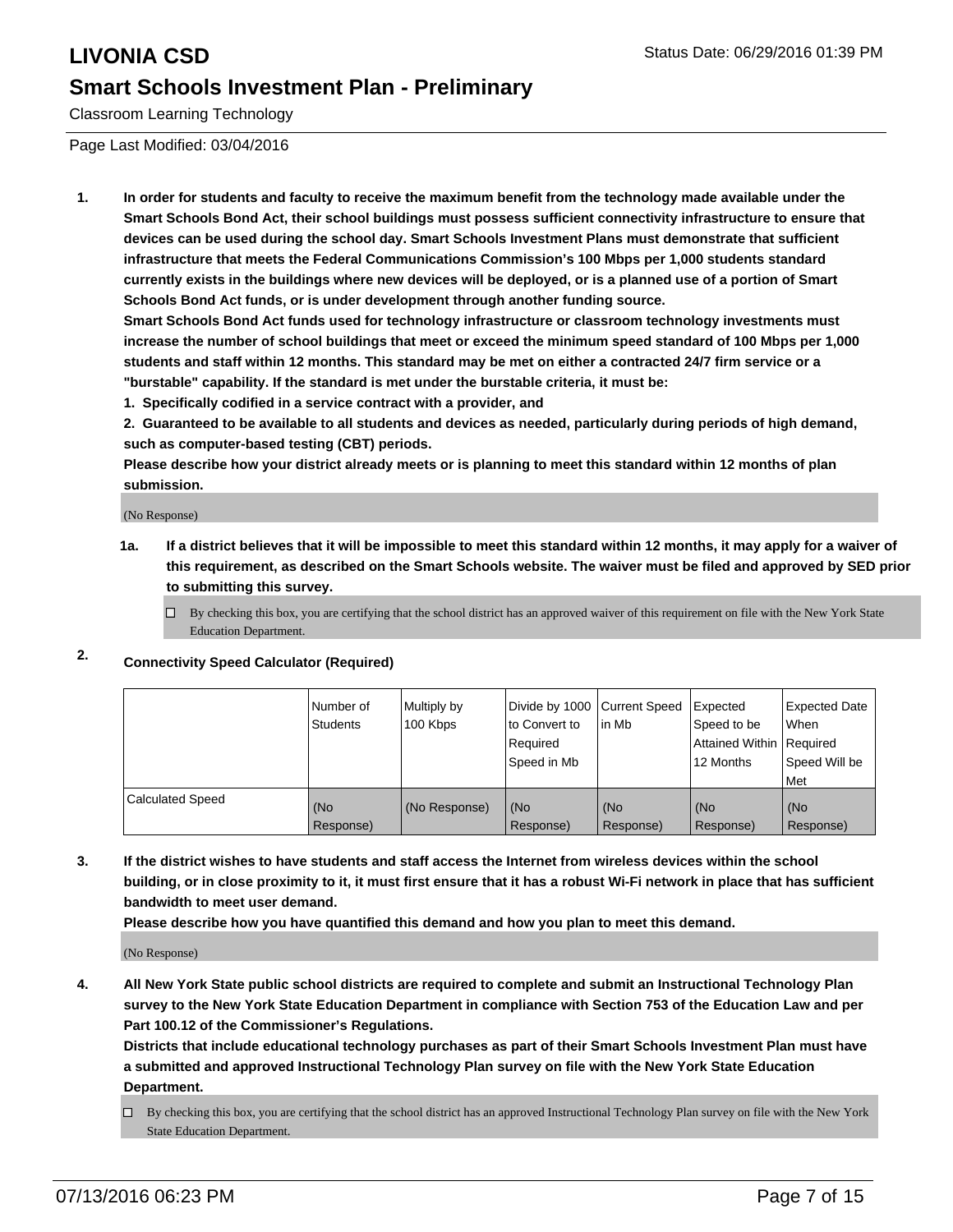Classroom Learning Technology

Page Last Modified: 03/04/2016

**5. Describe the devices you intend to purchase and their compatibility with existing or planned platforms or systems. Specifically address the adequacy of each facility's electrical, HVAC and other infrastructure necessary to install and support the operation of the planned technology.**

(No Response)

- **6. Describe how the proposed technology purchases will:**
	- **> enhance differentiated instruction;**
	- **> expand student learning inside and outside the classroom;**
	- **> benefit students with disabilities and English language learners; and**
	- **> contribute to the reduction of other learning gaps that have been identified within the district.**

**The expectation is that districts will place a priority on addressing the needs of students who struggle to succeed in a rigorous curriculum. Responses in this section should specifically address this concern and align with the district's Instructional Technology Plan (in particular Question 2 of E. Curriculum and Instruction: "Does the district's instructional technology plan address the needs of students with disabilities to ensure equitable access to instruction, materials and assessments?" and Question 3 of the same section: "Does the district's instructional technology plan address the provision of assistive technology specifically for students with disabilities to ensure access to and participation in the general curriculum?"**

(No Response)

**7. Where appropriate, describe how the proposed technology purchases will enhance ongoing communication with parents and other stakeholders and help the district facilitate technology-based regional partnerships, including distance learning and other efforts.**

(No Response)

**8. Describe the district's plan to provide professional development to ensure that administrators, teachers and staff can employ the technology purchased to enhance instruction successfully.**

**Note: This response should be aligned and expanded upon in accordance with your district's response to Question 1 of F. Professional Development of your Instructional Technology Plan: "Please provide a summary of professional development offered to teachers and staff, for the time period covered by this plan, to support technology to enhance teaching and learning. Please include topics, audience and method of delivery within your summary."**

(No Response)

- **9. Districts must contact the SUNY/CUNY teacher preparation program that supplies the largest number of the district's new teachers to request advice on innovative uses and best practices at the intersection of pedagogy and educational technology.**
	- $\Box$  By checking this box, you certify that you have contacted the SUNY/CUNY teacher preparation program that supplies the largest number of your new teachers to request advice on these issues.
- **10. A district whose Smart Schools Investment Plan proposes the purchase of technology devices and other hardware must account for nonpublic schools in the district.**

**Are there nonpublic schools within your school district?**

Yes  $\hfill \square$  No

**11. Nonpublic Classroom Technology Loan Calculator**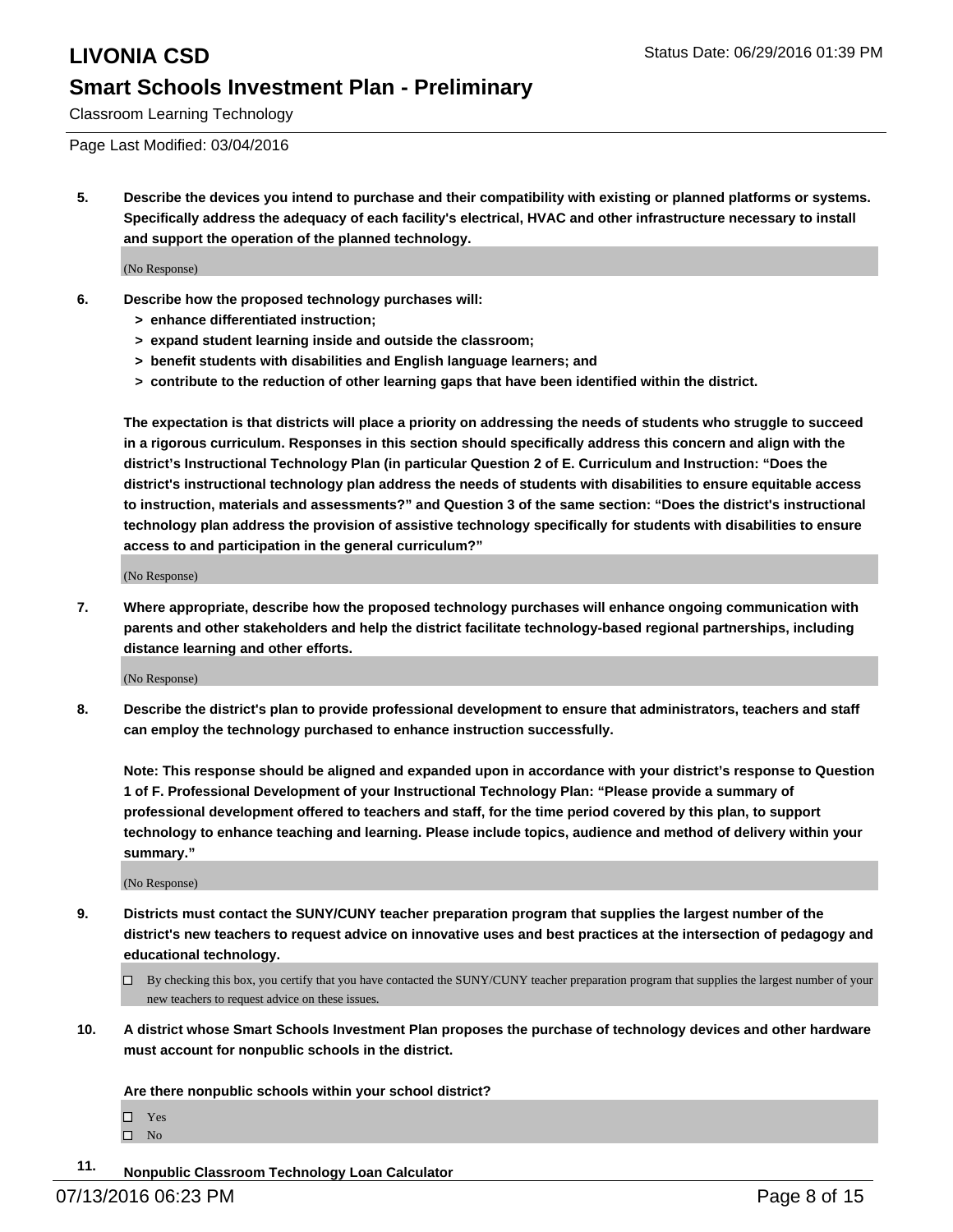Classroom Learning Technology

Page Last Modified: 03/04/2016

**The Smart Schools Bond Act provides that any Classroom Learning Technology purchases made using Smart Schools funds shall be lent, upon request, to nonpublic schools in the district. However, no school district shall be required to loan technology in amounts greater than the total obtained and spent on technology pursuant to the Smart Schools Bond Act and the value of such loan may not exceed the total of \$250 multiplied by the nonpublic school enrollment in the base year at the time of enactment.**

**See:**

**http://www.p12.nysed.gov/mgtserv/smart\_schools/docs/Smart\_Schools\_Bond\_Act\_Guidance\_04.27.15\_Final.pdf.**

|                                     | 1. Classroom<br>Technology<br>Sub-allocation | 2. Public<br>Enrollment<br>$(2014 - 15)$ | 3. Nonpublic<br>l Enrollment<br>$(2014 - 15)$ | l 4. Sum of<br>l Public and<br>l Nonpublic<br>Enrollment                                      | 5. Total Per<br>Pupil Sub-<br>lallocation | 6. Total<br>Nonpublic Loan<br>l Amount |
|-------------------------------------|----------------------------------------------|------------------------------------------|-----------------------------------------------|-----------------------------------------------------------------------------------------------|-------------------------------------------|----------------------------------------|
| Calculated Nonpublic Loan<br>Amount |                                              |                                          |                                               | (No Response)   (No Response)   (No Response)   (No Response)   (No Response)   (No Response) |                                           |                                        |

**12. To ensure the sustainability of technology purchases made with Smart Schools funds, districts must demonstrate a long-term plan to maintain and replace technology purchases supported by Smart Schools Bond Act funds. This sustainability plan shall demonstrate a district's capacity to support recurring costs of use that are ineligible for Smart Schools Bond Act funding such as device maintenance, technical support, Internet and wireless fees, maintenance of hotspots, staff professional development, building maintenance and the replacement of incidental items. Further, such a sustainability plan shall include a long-term plan for the replacement of purchased devices and equipment at the end of their useful life with other funding sources.**

 $\Box$  By checking this box, you certify that the district has a sustainability plan as described above.

**13. Districts must ensure that devices purchased with Smart Schools Bond funds will be distributed, prepared for use, maintained and supported appropriately. Districts must maintain detailed device inventories in accordance with generally accepted accounting principles.**

 $\Box$  By checking this box, you certify that the district has a distribution and inventory management plan and system in place.

**14. If you are submitting an allocation for Classroom Learning Technology complete this table. Note that the calculated Total at the bottom of the table must equal the Total allocation for this category that you entered in the SSIP Overview overall budget.**

|                         | Sub-Allocation |
|-------------------------|----------------|
| Interactive Whiteboards | (No Response)  |
| Computer Servers        | (No Response)  |
| Desktop Computers       | (No Response)  |
| Laptop Computers        | (No Response)  |
| <b>Tablet Computers</b> | (No Response)  |
| Other Costs             | (No Response)  |
| Totals:                 |                |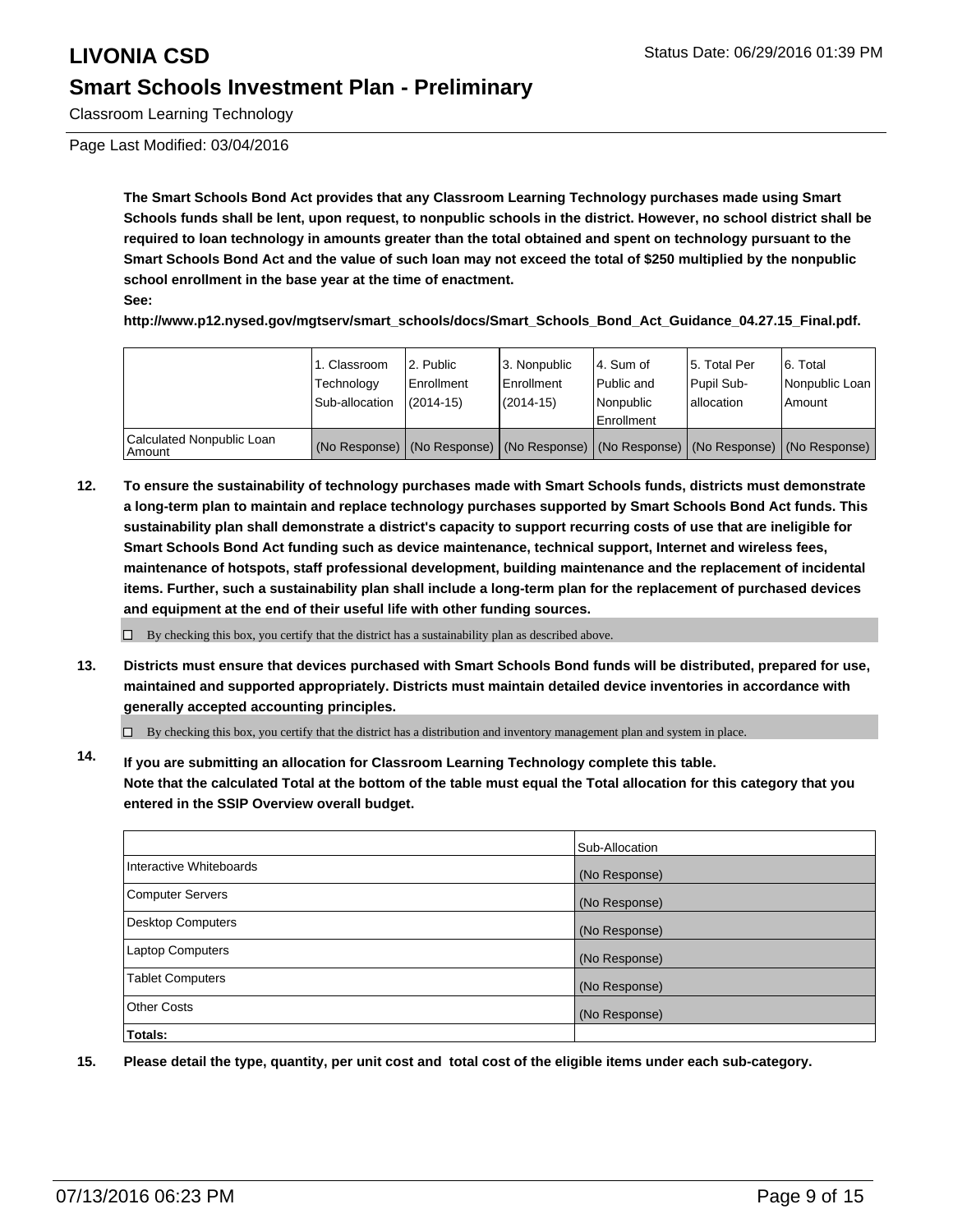Classroom Learning Technology

Page Last Modified: 03/04/2016

| Select the allowable expenditure | I Item to be Purchased | l Quantitv    | Cost per Item | <b>Total Cost</b> |
|----------------------------------|------------------------|---------------|---------------|-------------------|
| type.                            |                        |               |               |                   |
| Repeat to add another item under |                        |               |               |                   |
| each type.                       |                        |               |               |                   |
| (No Response)                    | (No Response)          | (No Response) | (No Response) | (No Response)     |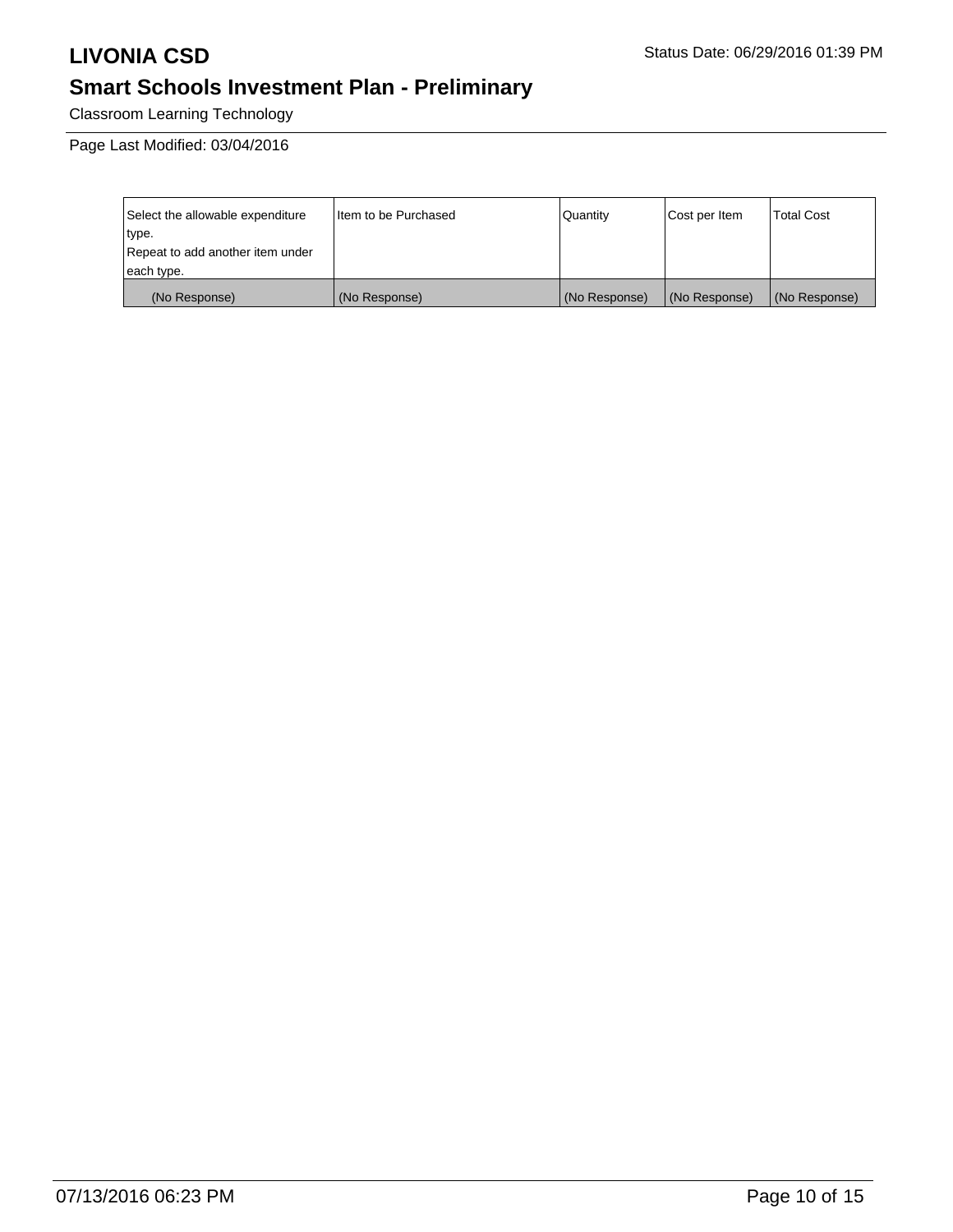Pre-Kindergarten Classrooms

Page Last Modified: 03/04/2016

**1. Provide information regarding how and where the district is currently serving pre-kindergarten students and justify the need for additional space with enrollment projections over 3 years.**

(No Response)

- **2. Describe the district's plan to construct, enhance or modernize education facilities to accommodate prekindergarten programs. Such plans must include:**
	- **Specific descriptions of what the district intends to do to each space;**
	- **An affirmation that pre-kindergarten classrooms will contain a minimum of 900 square feet per classroom;**
	- **The number of classrooms involved;**
	- **The approximate construction costs per classroom; and**
	- **Confirmation that the space is district-owned or has a long-term lease that exceeds the probable useful life of the improvements.**

(No Response)

**3. Smart Schools Bond Act funds may only be used for capital construction costs. Describe the type and amount of additional funds that will be required to support ineligible ongoing costs (e.g. instruction, supplies) associated with any additional pre-kindergarten classrooms that the district plans to add.**

(No Response)

**4. All plans and specifications for the erection, repair, enlargement or remodeling of school buildings in any public school district in the State must be reviewed and approved by the Commissioner. Districts that plan capital projects using their Smart Schools Bond Act funds will undergo a Preliminary Review Process by the Office of Facilities Planning.**

| Project Number |  |
|----------------|--|
| (No Response)  |  |

**5. If you have made an allocation for Pre-Kindergarten Classrooms, complete this table.**

**Note that the calculated Total at the bottom of the table must equal the Total allocation for this category that you entered in the SSIP Overview overall budget.**

|                                          | Sub-Allocation |
|------------------------------------------|----------------|
| Construct Pre-K Classrooms               | (No Response)  |
| Enhance/Modernize Educational Facilities | (No Response)  |
| <b>Other Costs</b>                       | (No Response)  |
| Totals:                                  |                |

| Select the allowable expenditure | litem to be purchased | Quantity      | Cost per Item | <b>Total Cost</b> |
|----------------------------------|-----------------------|---------------|---------------|-------------------|
| type.                            |                       |               |               |                   |
| Repeat to add another item under |                       |               |               |                   |
| each type.                       |                       |               |               |                   |
| (No Response)                    | (No Response)         | (No Response) | (No Response) | (No Response)     |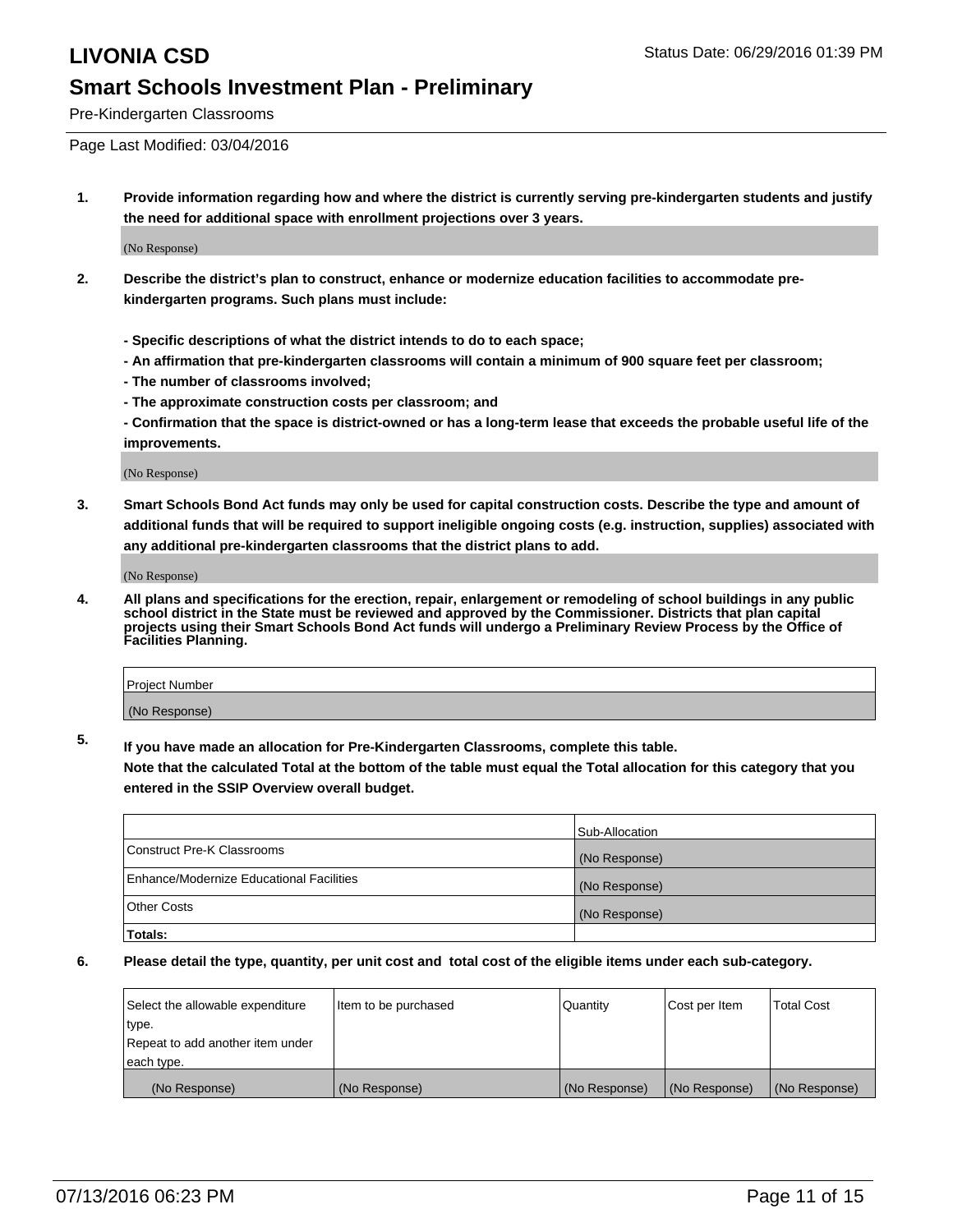Replace Transportable Classrooms

Page Last Modified: 03/04/2016

**1. Describe the district's plan to construct, enhance or modernize education facilities to provide high-quality instructional space by replacing transportable classrooms.**

(No Response)

**2. All plans and specifications for the erection, repair, enlargement or remodeling of school buildings in any public school district in the State must be reviewed and approved by the Commissioner. Districts that plan capital projects using their Smart Schools Bond Act funds will undergo a Preliminary Review Process by the Office of Facilities Planning.**

| <b>Project Number</b> |  |
|-----------------------|--|
| (No Response)         |  |

**3. For large projects that seek to blend Smart Schools Bond Act dollars with other funds, please note that Smart Schools Bond Act funds can be allocated on a pro rata basis depending on the number of new classrooms built that directly replace transportable classroom units.**

**If a district seeks to blend Smart Schools Bond Act dollars with other funds describe below what other funds are being used and what portion of the money will be Smart Schools Bond Act funds.**

(No Response)

**4. If you have made an allocation for Replace Transportable Classrooms, complete this table. Note that the calculated Total at the bottom of the table must equal the Total allocation for this category that you entered in the SSIP Overview overall budget.**

|                                                | Sub-Allocation |
|------------------------------------------------|----------------|
| Construct New Instructional Space              | (No Response)  |
| Enhance/Modernize Existing Instructional Space | (No Response)  |
| Other Costs                                    | (No Response)  |
| Totals:                                        |                |

| Select the allowable expenditure | Item to be purchased | Quantity      | Cost per Item | <b>Total Cost</b> |
|----------------------------------|----------------------|---------------|---------------|-------------------|
| type.                            |                      |               |               |                   |
| Repeat to add another item under |                      |               |               |                   |
| each type.                       |                      |               |               |                   |
| (No Response)                    | (No Response)        | (No Response) | (No Response) | (No Response)     |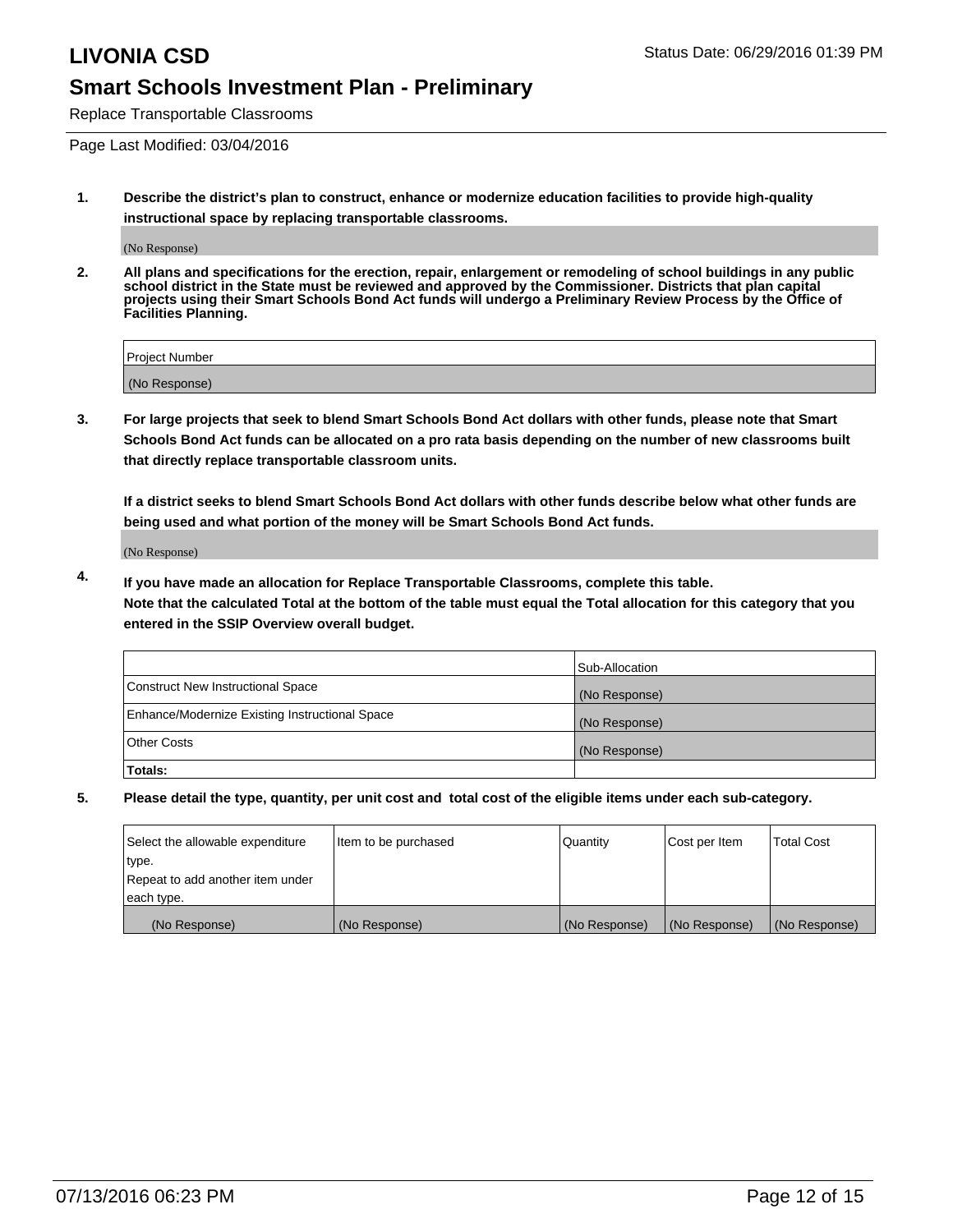High-Tech Security Features

Page Last Modified: 06/28/2016

### **1. Describe how you intend to use Smart Schools Bond Act funds to install high-tech security features in school buildings and on school campuses.**

Livonia Central Schools has two areas of focus for their security project.

The first is adequate video security cameras. Their current system is very old with numerous areas that are unprotected or have failed. The goal is to have all of the public areas covered and the content of those cameras recorded for review when appropriate. Motion activated, and with infrared capacity after hours, and normal capacity during the regular school days, these cameras will provide a secure environment for all students. The second area is door access. Livonia wants to expand the door swipe system that allows them to lock all the exterior doors while providing staff access upon the "swiping" their identification card. They also wish to prevent exterior doors from being "blocked" open allowing unauthorized access.

The main doors do not have video monitoring. The district unlocks the door for everyone and then reviews the purpose for their entry inside the buildings. The installation of video access controls will allow the building staff to review anyone's entry while they are outside the locked doors. In the near future, Livonia plans a capital project to add double entry vestibules to all the buildings to further protect the students and staff from unauthorized admissions.

**2. All plans and specifications for the erection, repair, enlargement or remodeling of school buildings in any public school district in the State must be reviewed and approved by the Commissioner. Districts that plan capital projects using their Smart Schools Bond Act funds will undergo a Preliminary Review Process by the Office of Facilities Planning.** 

| Project Number        |
|-----------------------|
| 24-08-01-06-7-999-002 |
|                       |

### **3. Was your project deemed eligible for streamlined Review?**

□ Yes **Z** No

### **4. Include the name and license number of the architect or engineer of record.**

| Name         | License Number |
|--------------|----------------|
| Eric Tomosky | 2321'          |

**5. If you have made an allocation for High-Tech Security Features, complete this table.**

**Note that the calculated Total at the bottom of the table must equal the Total allocation for this category that you entered in the SSIP Overview overall budget.**

|                                                      | Sub-Allocation |
|------------------------------------------------------|----------------|
| Capital-Intensive Security Project (Standard Review) | (No Response)  |
| <b>Electronic Security System</b>                    | 688,300        |
| <b>Entry Control System</b>                          | 198,700        |
| Approved Door Hardening Project                      | (No Response)  |
| <b>Other Costs</b>                                   | 76,000         |
| Totals:                                              | 963,000.00     |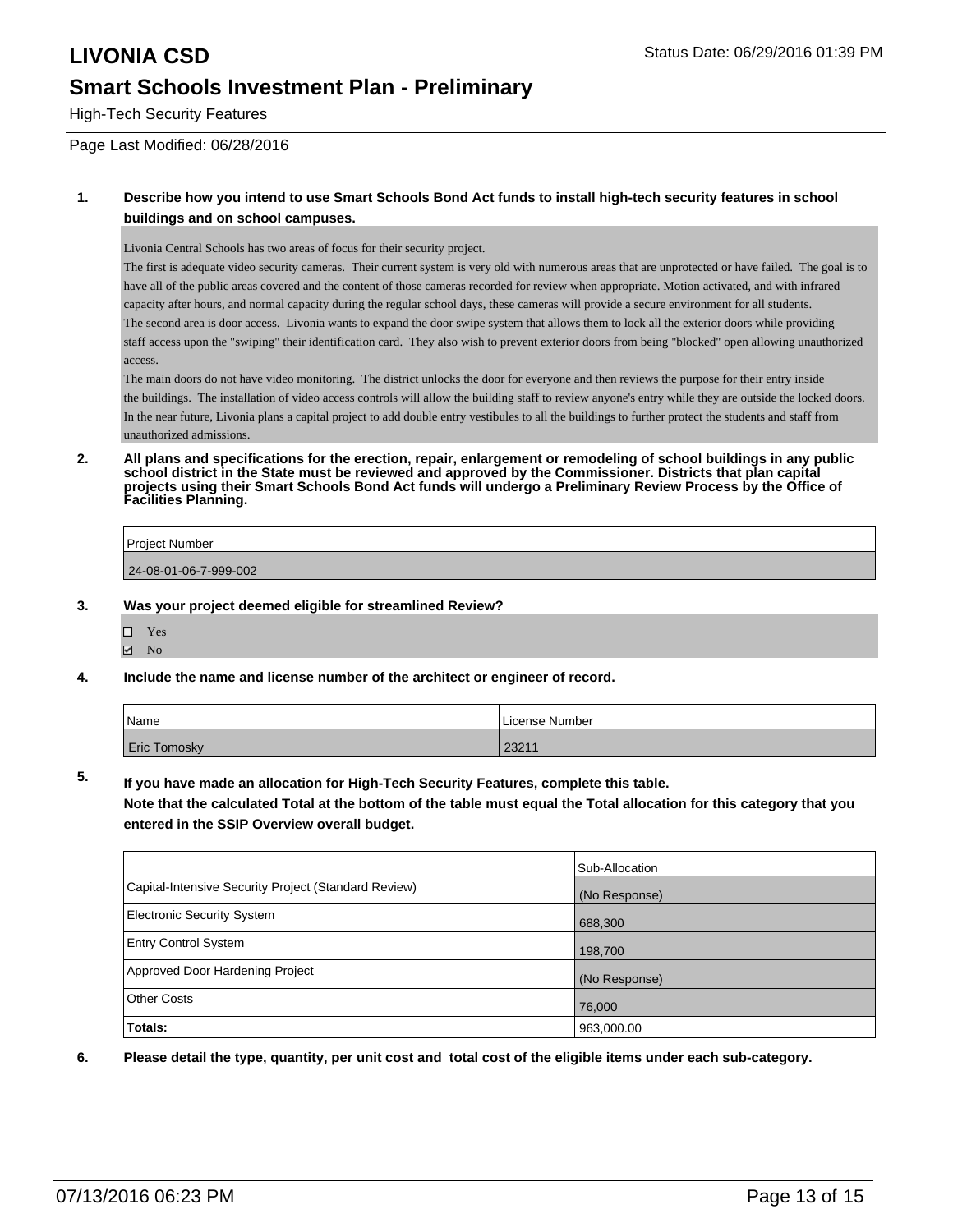High-Tech Security Features

Page Last Modified: 06/28/2016

| Select the allowable expenditure<br>type.<br>Repeat to add another item under<br>each type. | Item to be purchased                                                                                                                                               | Quantity | Cost per Item | <b>Total Cost</b> |
|---------------------------------------------------------------------------------------------|--------------------------------------------------------------------------------------------------------------------------------------------------------------------|----------|---------------|-------------------|
| <b>Electronic Security System</b>                                                           | New IP Video Cameras                                                                                                                                               | 155      | 3,700         | 573,500           |
| <b>Entry Control System</b>                                                                 | <b>Access Control Door</b>                                                                                                                                         | 15       | 5,000         | 75,000            |
| <b>Entry Control System</b>                                                                 | <b>Replace Existing Door Controls</b>                                                                                                                              | 28       | 2,300         | 64,400            |
| <b>Entry Control System</b>                                                                 | <b>Access Control Workstations</b>                                                                                                                                 | 4        | 4,000         | 16,000            |
| <b>Entry Control System</b>                                                                 | Badge Printer and ID Camera                                                                                                                                        | 1        | 5,500         | 5,500             |
| <b>Entry Control System</b>                                                                 | Proximity Access Cards 100 cards per<br>box for 3 buildings                                                                                                        | 3        | 600           | 1.800             |
| <b>Entry Control System</b>                                                                 | <b>Access Control Server</b>                                                                                                                                       | 1        | 27,000        | 27,000            |
| <b>Entry Control System</b>                                                                 | Lockdown/Red Card, one box per<br>building. 100 cards per box. When<br>these cards are swiped, they will Lock<br>Down the building doors in event of<br>emergency. | 3        | 3,000         | 9,000             |
| <b>Other Costs</b>                                                                          | 10% Construction Contingency                                                                                                                                       | 1        | 76,000        | 76,000            |
| <b>Electronic Security System</b>                                                           | <b>New Security Camera Viewing</b><br>Workstations                                                                                                                 | 4        | 4,700         | 18,800            |
| <b>Electronic Security System</b>                                                           | <b>New Network Security Video</b><br><b>Recording Servers</b>                                                                                                      | 6        | 16,000        | 96,000            |